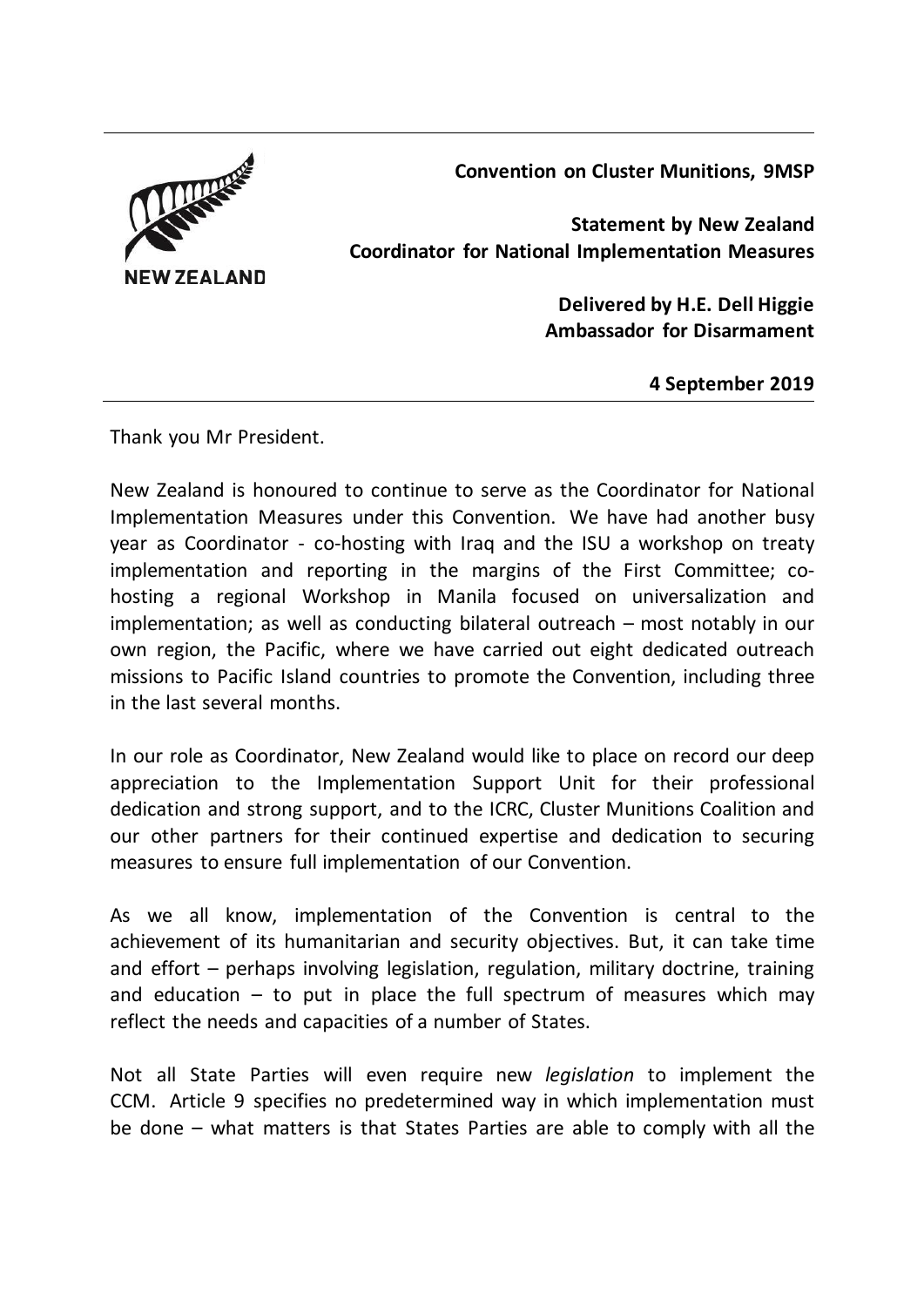Convention's requirements, both its core prohibitions and positive obligations, and that they do so on the basis of their own legal system and constitution.

We would encourage those States whose existing legislative frameworks are sufficient for these purposes to include this information in their national reports. We note that a large number of States have not  $-$  in recent years  $$ reported on how they implement their treaty commitments. We encourage all States Parties to provide regular progress updates – either here in our Meeting of States Party or in their next annual transparency reports.

Today, Mr President, I wish to use my statement to highlight some of the good news stories that have originated from States' action to implement their treaty commitments over the past 12 months.

This past year, fifteen States Parties have reported updates on national implementation. Six have provided supplementary information on their national implementation of the CCM. We thank Bulgaria, Croatia, Panama, Slovenia, Spain and the State of Palestine very much for these updates.

In addition, five States Parties – Afghanistan, Iceland, Lebanon, the State of Palestine and Zambia – have provided updates on their domestic process for reviewing or adopting legislation to implement the treaty.

In February this year, we published a list of the 29 States that had specific national legislation to implement the CCM. This list is available on the CCM website, and includes links to all of the relevant legislation. This grouping has recently expanded to include two more States – Afghanistan and Iceland, which have adopted specific law to implement the CCM.

Of the now 31 States that have adopted such legislation, we note that 12 have included a specific prohibition on investments in cluster munitions. We are also pleased that a number of States Parties have made interpretive declarations relating to investment since the Treaty's adoption. We recognize that States Parties may have differing views on divestment but we welcome the opportunity provided by MSPs to consider the practical contribution divestment can make in achieving the objectives of our Convention.

Before opening the floor for comments I would like to touch briefly on some of the implementation assistance that is already available to States Parties.